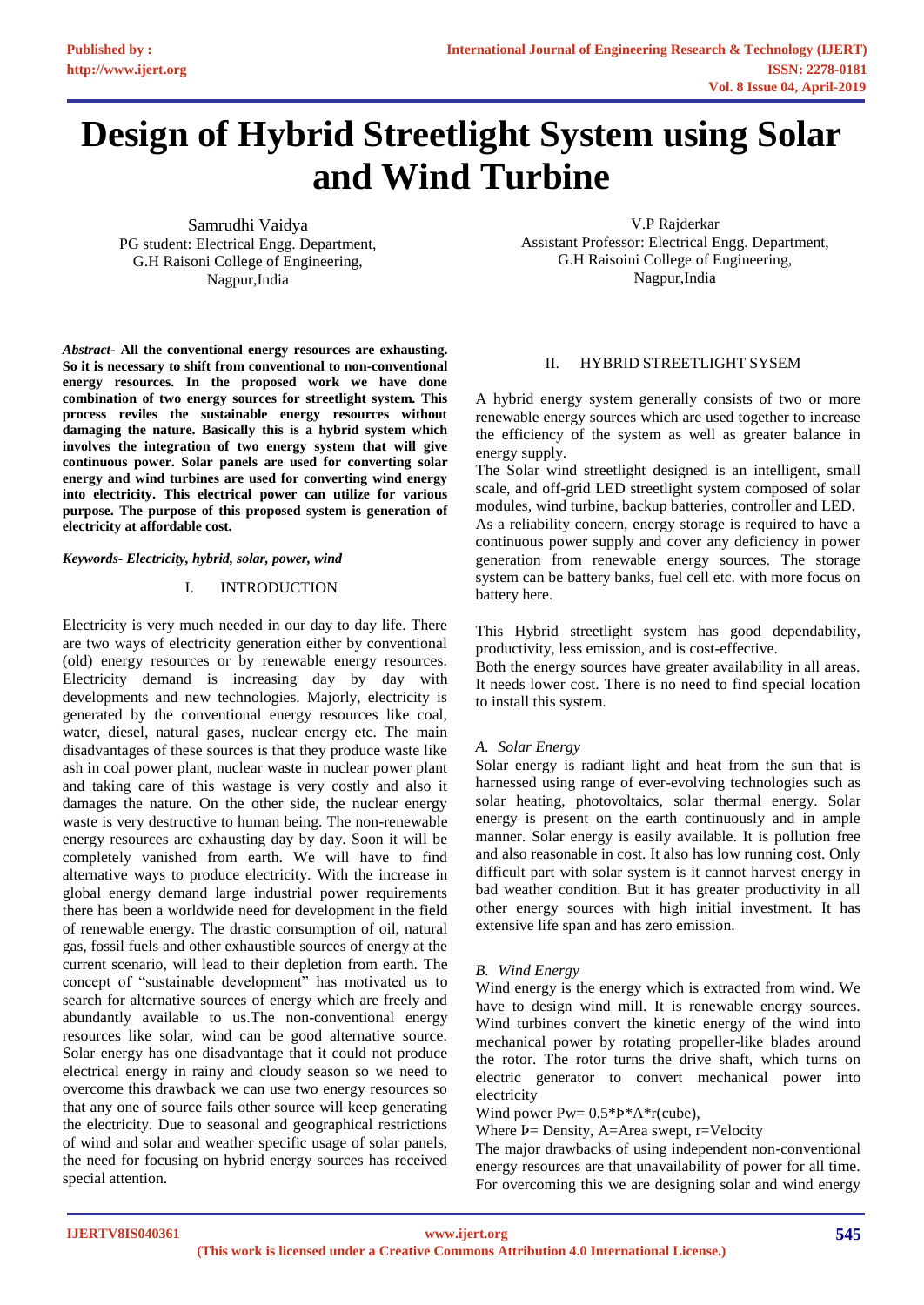based streetlight together. So that any one source of power fails other will take care of the generation. In this proposed system we can use both sources combine. This will leads to continuity of generation. This will make system dependable. The main shortcomings of this system are that it needs high initial cost. Except that it is reliable, it has less emission. Maintenance cost is less. Life span of this system is more. Efficiency is more.

## III. SYSTEM ARCHITECTURE



Fig.2: Matlab Simulation Design

## *B. Design Aspect:*

# A.SOLAR POLY

Solar cell is a device which convert energy of light into electricity by photovoltaic effect. The physical of PV cell is very similar to that of the classical diode with a PN junction formed by semiconductor material. When the junction absorbs light, the energy of absorbed photon is transferred to the electron-proton system of the material, creating charge carriers that are separated at the junction. The charge carriers in the junction region create a potential gradient, get accelerated under the electric field, and circulate as current through an external circuit.

Operation depends upon 3 basic attributes:

- 1. Absorption of light
- 2. The seperation of charged carriers of opposite types<br>3. The seperation extraction of those carriers to an
- The seperation extraction of those carriers to an external circuit.

## B. WIND TURBINE

Wind turbines convert the kinetic energy of the wind into mechanical power by rotating propeller-like blades around the rotor. The design on wind turbine is based upon Solar-Mill which was developed by **WindStream** technologies.

- 1. Vertical axis turbine mounted on single base.
- Savonius wind mill accept wind from both direction 2. Silent operation
- 3. Cut- in speed  $-5m/s$



- Design required for Hybrid system:
- *A. Solar System*
- 1. Annual duration of Sunshine hours 2. Solar Radiation (KWH/m2/day)
- *B. Wind System:*
- 1. Mean Annual Hourly Wind Speed (m/sec)

The site selected is Nagpur, which has latitude of 21'14' North and Longitude is 79'08' East. Solar radiation data for tilted panel and average wind speed data above 50 m above the surface of Earth is taken from Nasa website.

- Average wind speed: 3.34 m/s
- Average solar radiations: 5.53 kw-hr/m2/day

# IV. CALCULATIONS AND RESULTS

The total power generated by this system may be given as the addition of the power generated by the solar PV panel and power generated by the wind turbine.

Mathematically,it can be represented as

 $P_{total} = N^*P_{wind} + N_{solar}^*P_{solar}$ Where, Ptotal= Total Power Generated Pwind= Power Generated by wind N= No. of wind turbine Psolar= Power Generated by Solar Nsolar= No. of Solar Panel *A. Calculations for wind energy* The power generated by wind energy is given by,

Power = (density of air  $*$  swept area  $*$  velocity cubed)/2

# **PW** =  $\frac{1}{2}$ , ρ (AW) (V) 3

Where,

P is power in watts (W)

 $ρ$  is the air density in kilograms per cubic meter (kg/m<sup>3</sup>) AW is the swept area by air in square meters (m²) V is the wind speed in meters per second (m/s).